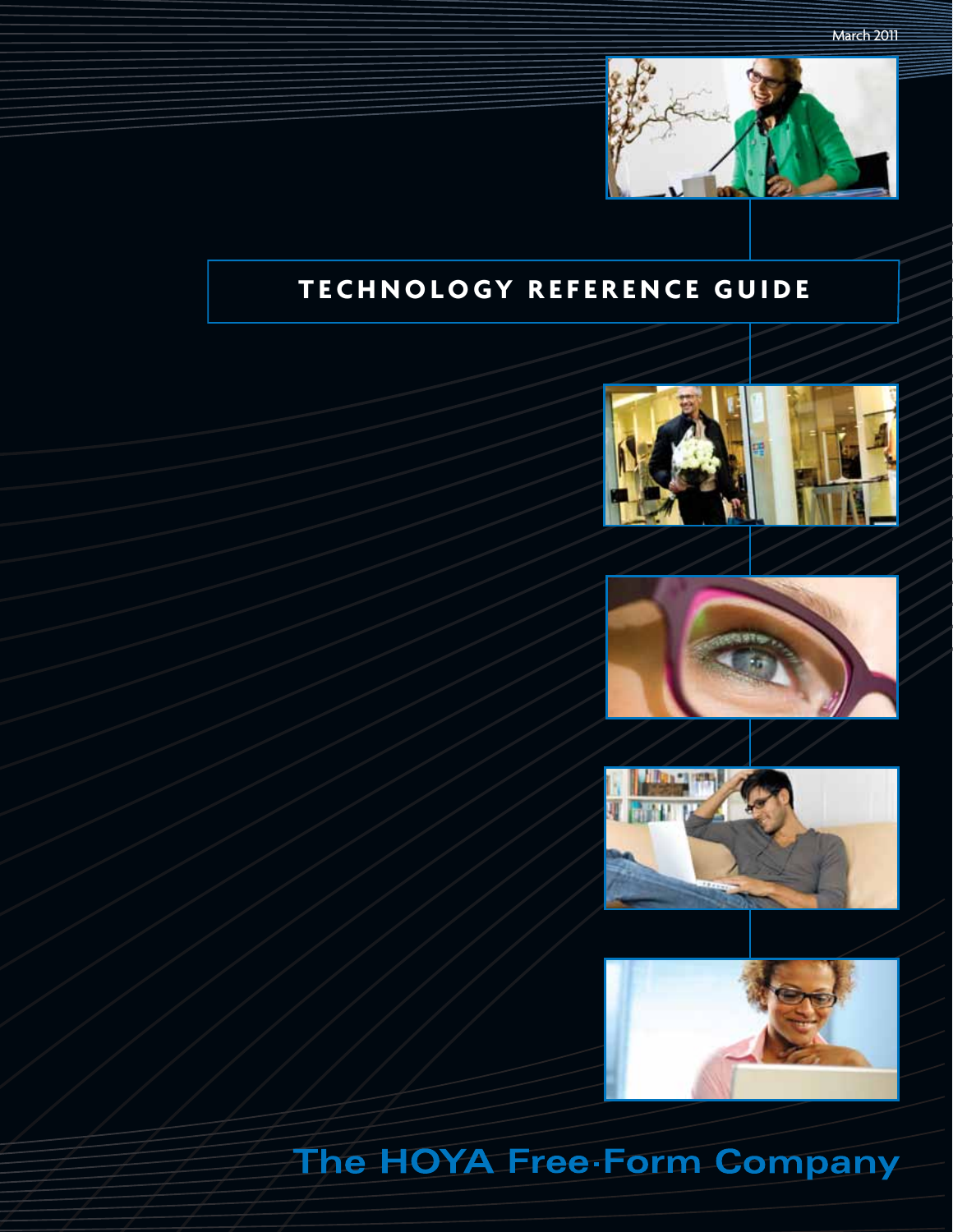Progressive lenses were first patented in 1907 and later refined in 1959 into the basic progressive lens design still widely used today. This conventional approach places the progressive lens on only the front surface of a semi-finished blank, thus allowing for better optical results through only a narrow "window of opportunity."

**Lens Series**

The iD category utilizes the full potential of HOYA Free-Form technology where the finished product allows users to gain increased optical performance via our patented Integrated Double Surface (iDs) Technology™ for a revolutionary better progressive design. On the front, we have integrated the vertical component, which affects magnification and distance. On the back, we have integrated the horizontal component, which impacts power changes from side to side.

The result is a progressive lens solution that puts the best vision correction capabilities in your hands.

# HOYALUX iD MyStyle®

The HOYALUX iD MyStyle® represents the pinnacle of design personalization among all HOYA Free-Form progressive lenses. Utilizing objective and subjective data collected through a detailed patient consultation, the end result provides the perfect blend of the patients' personal visual needs and wants.

#### **Patient Benefits**

- Natural, effortless vision at all distances and all directions
- Stable image perception in all circumstances
- Wide, deformation-free field of vision
- Smooth and natural interaction



iQ represents the foundation of HOYA's Free-Form science. It relies on the creation of aspheric and atoric optical geometrics designed by intelligent software and applied with the diamond point HOYA Free-Form surfacing process onto a variety of lens designs. This technique heightens the optical performance of even the most simplistic lens styles like single vision and segmented multifocals. The iQ progressive lens utilizes the trusted, award winning Summit design.

# HOYALUX Summit ecp iQ HOYALUX Summit cd iQ"

Using aspheric and atoric curves on the back side enhances the optical performance and maintains the fidelity of the Summit progressive design across the entire prescription range and improves the overall optical performance of a proven, conventional progressive lens.

#### **Patient Benefits**

- Provides the wearer with enhanced vision
- Enhanced visual acuity
- Reduced distortion
- Wider fields of vision
- Improved distance vision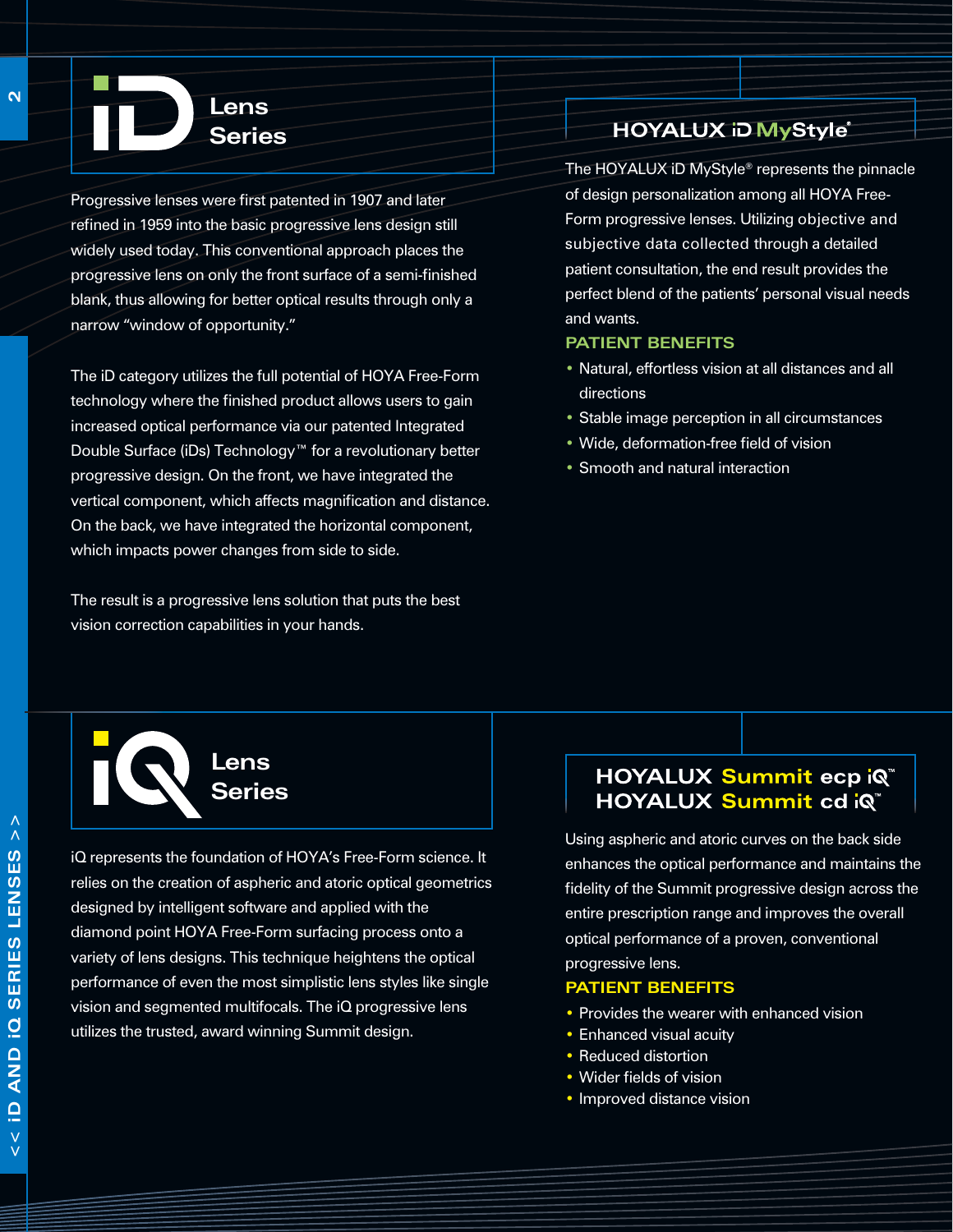# HOYALUX iD InStyle

The HOYALUX iD InStyle™ customizes the lens with design elements distributed over both the front and back surfaces for a finely tuned vision correction. When both elements are integrated on to the lens surfaces using HOYA Free-Form surfacing, the result is a more optimized and customized progressive lens.

#### **Patient Benefits**

- • Virtually eliminates the "swimming" and "swaying" sensations so common with conventional progressive lenses
- Perfect transition between far and near vision
- • Wide intermediate corridor

# **HOYALUX iD LifeStyle®**

The HOYALUX iD LifeStyle® utilizes Integrated Double Surface Technology™ (iDs) that partially customizes the lens configuration using a standardized front surface component and a customized back surface component. HOYA's Free-Form fabrication shapes the back of each lens with a diamond point cutting tool for semi-personalized progressive vision correction.

#### **Patient Benefits**

- Separates the performance of the front and back surfaces with vertical progression on the front and customized horizontal progression on the back
- Eliminates swimming sensations

# **iDSingleVision**™

iD SingleVision™ is a bi-aspheric single vision lens design made possible through HOYA Free-Form Design Technology that provides Expanded Periphery (EP) viewing, especially in higher prescriptions.

#### **Patient Benefits**

- Bi-aspheric design technology provides clear vision from edge to edge
- • Visual optimization for all powers
- Calculated visual acuity at every point on the lens
- Wider, clearer visual field in all directions of sight
- The ideal combination of cosmetics and performance

# **SingleVision iQ**

SingleVision iQ combines a spherical front surface single vision lens with HOYA Free-Form custom back surface for enhanced optical performance and superior, expanded periphery viewing. SingleVision iQ lenses provide a better single vision solution, especially for wearers with higher prescriptions and/or astigmatisms. Wearers benefit from: **Patient Benefits**

- Lens optimized for all prescription powers to enhance visual acuity
- Provides clear vision from edge to edge a wider, clearer visual field in all directions of sight
- Noticeably reduced distortion, especially in peripheral viewing areas

# **StraightTop 28 iQ**

Using aspheric and atoric curves on the back side enhances the optical performance and maintains the fidelity of the Summit progressive design across the entire prescription range and improves the overall optical performance of a proven, conventional progressive lens.

#### **Patient Benefits**

- Provides the wearer with enhanced vision
- Enhanced visual acuity
- Reduced distortion
- Wider fields of vision
- Improved distance vision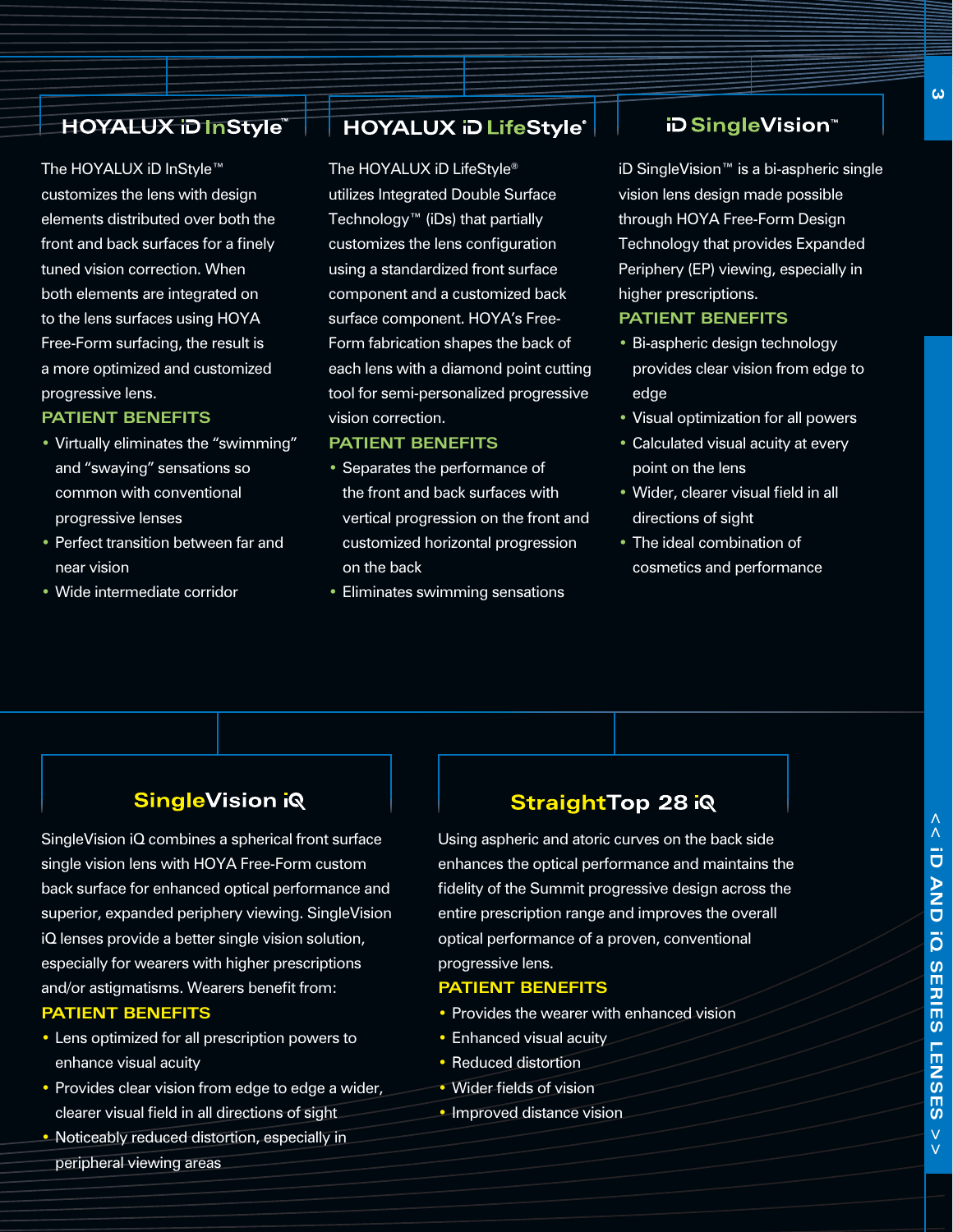# **Conventional Progressive lenses**

HOYA® has driven progressive lens design innovation with a passion for finding the best vision solutions that deliver clear results for our eye care partners and patients alike. HOYA offers premium conventional lens designs that meet the needs of your patients.



# **HOYALUX Summit ecp HOYALUX Summit cd**

Extended Corrective Performance (ecp) brings exceptional freedom and unparalleled vision to all zones. Complemented by a Compressed Design (cd) for smaller frames.

#### **Patient Benefits**

Utilizes Integrated Transmittance Control (itc) technology for optimal performance:

- • In-Wear customization to optimize refraction parameters with wearing position
- 120 inset variations for perfect placement of reading area
- Design Symmetry for balanced viewing
- • Available in two designs:
- • Summit ecp: 18mm minimum fitting height
- • Summit cd: 14mm minimum fitting height

# **Materials**

Eyeglass wearers expect lighter, more comfortable lenses and HOYA's premium lens materials deliver just that.

### **HOYA PHOENIX™**

Phoenix offers the perfect combination of benefits for almost any patient with any lifestyle. **Patient Benefits**

- The lightest lens material available today
- Twice as scratch resistant as polycarbonate
- • 60 times more impact resistant than standard plastic
- Abbe value of 43 vs. 30 for poly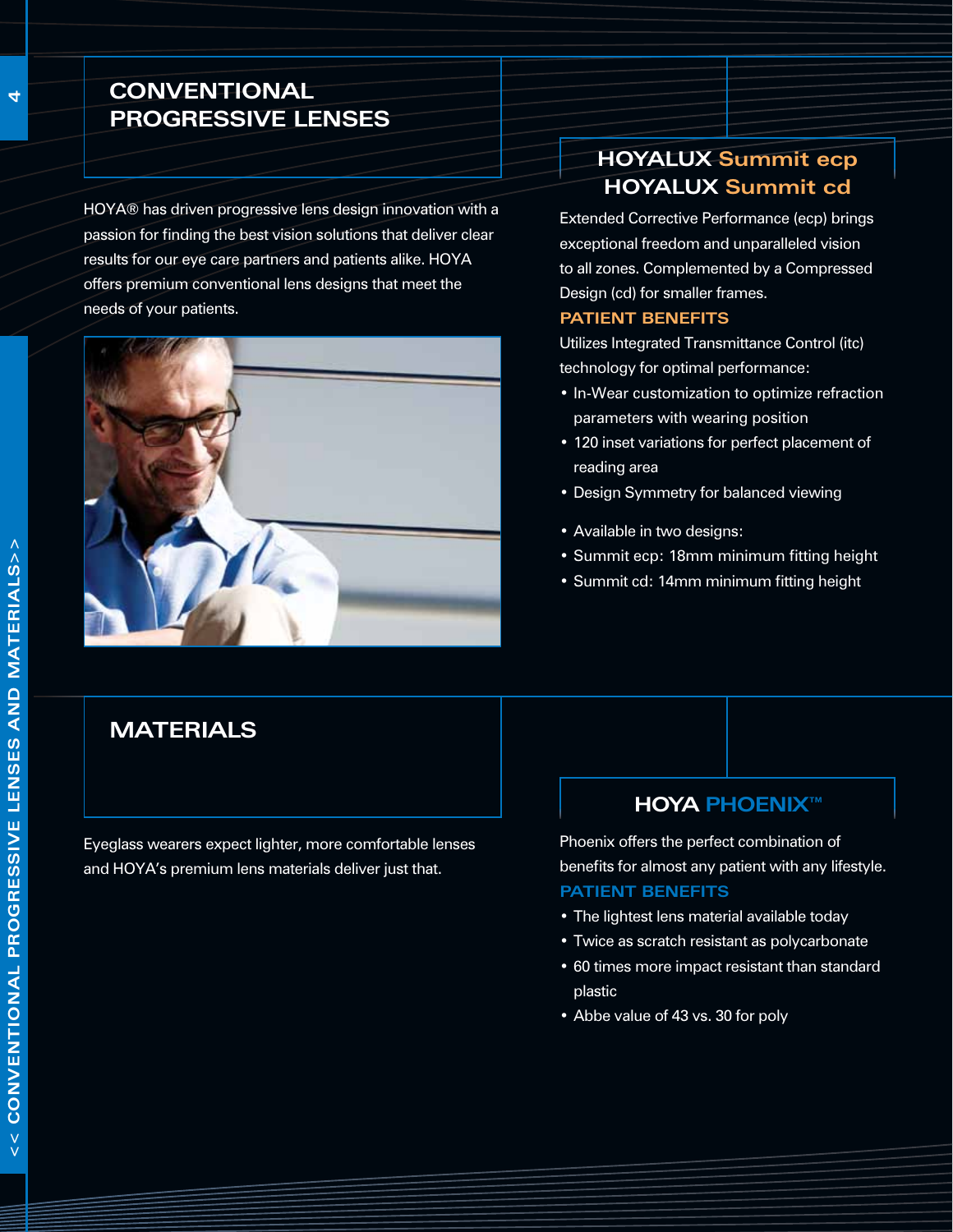# **HOYALUX GP WIDE**

A General Purpose progressive design providing natural, all around vision with a wide near zone.

#### **Patient Benefits**

- Incorporates transmission based design to accommodate for natural convergence of the eyes and optical effects of the lens power
- 23% wider than traditional progressive lenses
- 18mm minimum fitting height

### **HOYALUX TACT**

Designed for computer users and patients who perform visually-intense work or hobbies.

#### **Patient Benefits**

- Relieve eyestrain and health problems related to Computer Vision Syndrome (CVS)
- Provides extended focus lens design for near and intermediate viewing zones
- • Delivers exceptionally wide intermediate and near viewing zones with optimized periphery
- Offers flexible progressive design with a minimum distance field of view
- 18mm minimum fitting height

Available in two fitting positions:

- EP 40 provides the patient with 40% of the near Rx at the fitting point
- EP 60 provides the patient with 60% of the near Rx at the fitting point

# **Polycarbonate | EYRY® 1.70**

Polycarbonate lenses are thinner and lighter than regular plastic lenses. **Patient Benefits**

- • Impact Resistant
- • Light
- UV Protection

#### An ultra high-

index material with unprecedented optical performance.

#### **Patient Benefits**

- • Extremely thin and lightweight
- 1.0 center thickness (minus lenses)
- • 36 Abbe value for optical sharpness

# **EYONA® 1.67**

Improved monomer structure provides an exceptionally thin and light design with unequaled strength and optical clarity.

#### **Patient Benefits**

- 15% thinner than 1.60 or polycarbonate
- • 25% flatter than 1.60 or polycarbonate
- 35% stronger than polycarbonate

# **EYAS® 1.60**

Premium-performing high-index lens material. **Patient Benefits**

- • Very thin and lightweight
- • Extremely strong and flexible
- 41 Abbe value for outstanding performance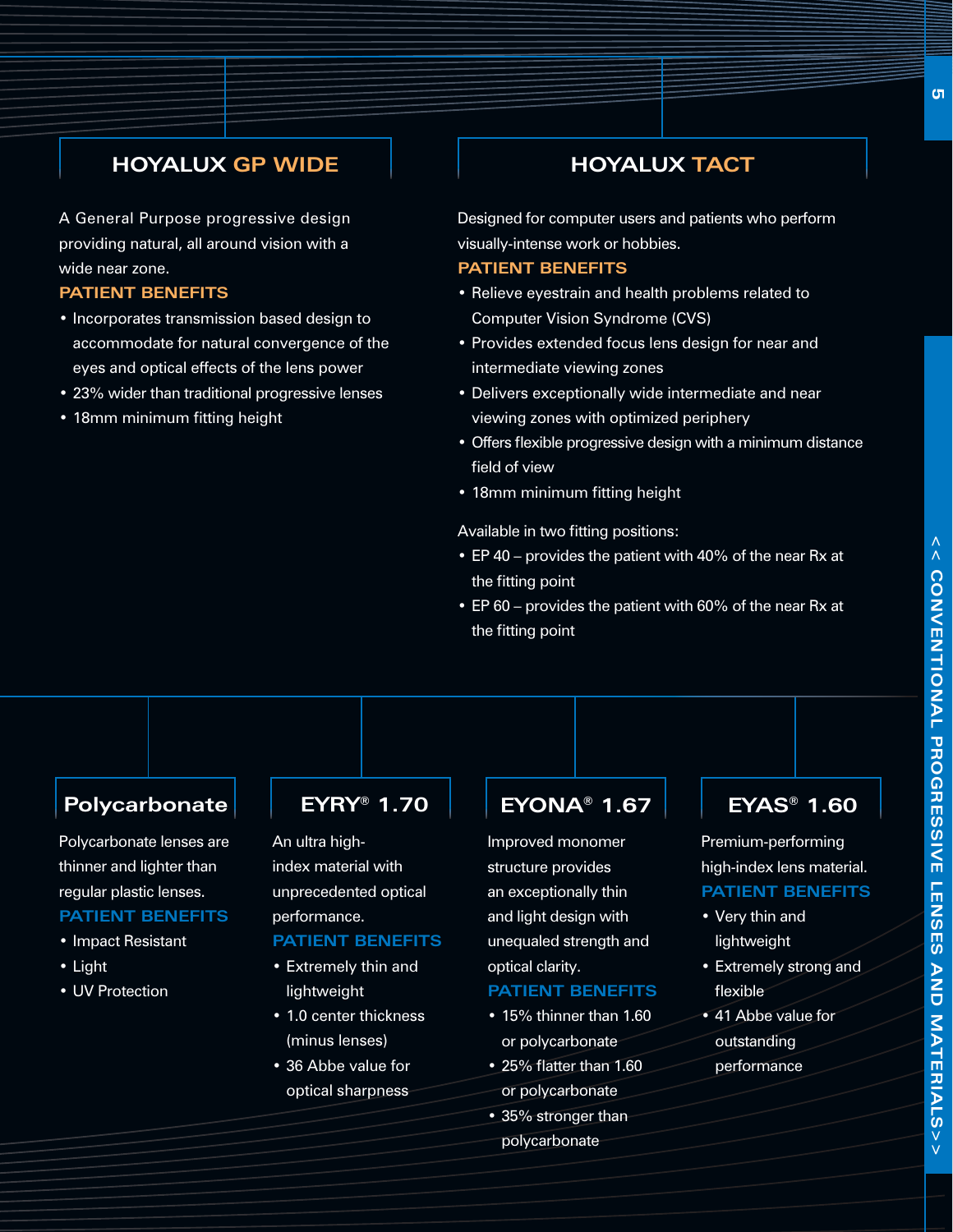# **Anti-Reflective TECHNOLOGIES**

Hoya offers a broad range of anti-reflective lenses to meet every performance need and budget.





# **HOYA SUPER HiVision EX3™**

Using Super Premium Anti-Reflective (AR) technologies, HOYA has created the most extreme AR product available on the market.

#### **Patient Benefits**

- • Extreme scratch resistance
- Extreme anti-reflection for maximum visual clarity
- Automatically includes HOYA ViewProtect superslippery hydrophobic topcoat
- HOYA's Substrate Matching Properties (SMP) delivers superior optical Performance

# **HOYA SUPER HiVision™**

Superior scratch resistant AR coating. **Patient Benefits**

- HOYA's Substrate Matching Properties (SMP) delivers superior optical performance
- • Automatically includes HOYA ViewProtect super-slippery hydrophobic topcoat

#### **HOYA HiVision™**

**SUPER HiVision™**

Durable, high-performing, anti-reflective coating. **Patient Benefits**

- Includes HOYA's Substrate Matching Properties for
- unsurpassed clarity
- <1% light reflectance
- • Compatible with ViewProtect for an "easyto-clean" AR option

#### **HOYA Premium AR**

Anti-reflective coating with 2-sided scratch resistance and a broad lens material compatibility.

#### **Patient Benefits**

- Standard 2-sided scratch coating
- • Broad lens material and design compatibility
- • Compatible with ViewProtect for an "easy-to-clean" AR option

### **HOYA ViewProtect™**

A super-cleanable AR topcoat for HOYA's HiVision and Premium AR coatings. **Patient Benefits**

#### • Repels dirt, fingerprints and smudges so the lens stays cleaner, longer

- • Less cleaning reduces scratching
- • Offers enhanced cleanability for a wider choice of AR coatings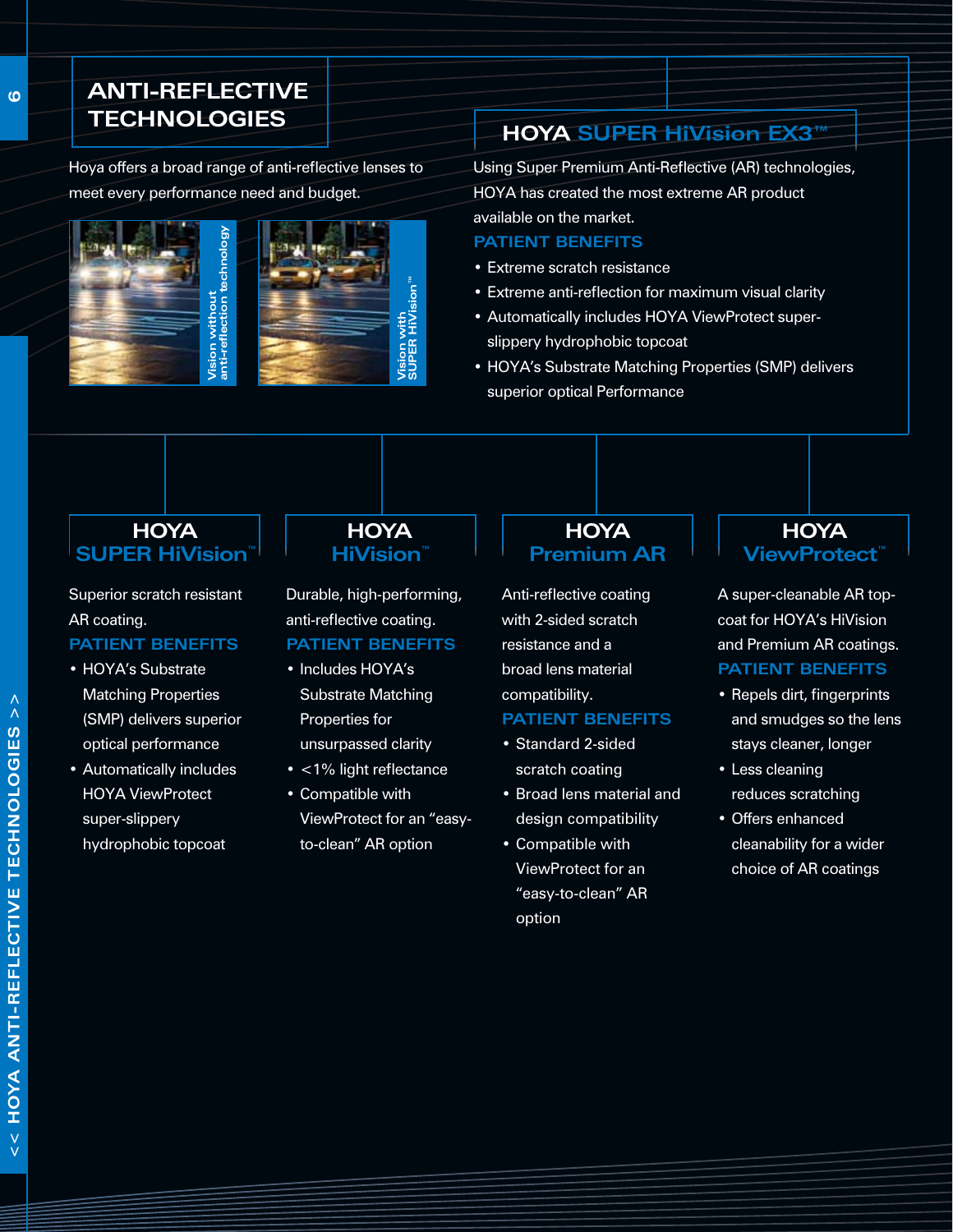| <b>HOYALUX ID AND IQ LENS AND DESIGN MATRIX</b>      |                          |                        |                 |                      |                     |                  |                        |                     |                     |
|------------------------------------------------------|--------------------------|------------------------|-----------------|----------------------|---------------------|------------------|------------------------|---------------------|---------------------|
| <b>HOYA TECHNOLOGIES</b>                             | iD<br>MyStyle            | iD<br><b>InStyle</b>   | iD<br>LifeStyle | iD LifeStyle<br>(cd) | iD Single<br>Vision | Summit<br>ecp iQ | <b>Summit</b><br>cd iQ | iQ Single<br>Vision | ST <sub>28</sub> iQ |
| <b>HOYA Free Form</b>                                |                          |                        |                 |                      |                     |                  |                        |                     |                     |
| iD w/Enhanced<br>iDea<br><b>Extensive Analysis</b>   |                          |                        |                 |                      |                     |                  |                        |                     |                     |
| Integrated Double<br>Surface Design<br>iDs           |                          |                        |                 |                      |                     |                  |                        |                     |                     |
| <b>Balanced</b><br>hvc<br><b>View Control</b>        |                          |                        |                 |                      |                     |                  |                        |                     |                     |
| Integrated<br>ite<br>Transmittance Control           |                          |                        |                 |                      |                     |                  |                        |                     |                     |
| <b>ECP-Extended</b><br><b>Corrective Performance</b> |                          |                        |                 |                      |                     |                  |                        |                     |                     |
| EP - Expanded Periphery                              |                          |                        |                 |                      |                     |                  |                        |                     |                     |
| <b>FITTING HEIGHT</b>                                |                          |                        |                 |                      |                     |                  |                        |                     |                     |
| 14mm minimum                                         | Personalized<br>to frame | Customized<br>to frame |                 |                      | N/A                 |                  |                        | N/A                 | N/A                 |
| 18mm minimum                                         |                          |                        |                 |                      | N/A                 |                  |                        | N/A                 | N/A                 |

# **HOYA the company**

Since 1941, HOYA has driven optical technology innovation with a passion for finding the best vision solutions. As we tirelessly pursue better ways to manipulate light, we know that the sharp focus of our research and design of optic lenses will lead to higher quality lens solutions—that deliver clear results for our eye care partners and their patients alike.

We are The HOYA Free-Form Company™. As the innovator of this technology, our custom surfacing is only the beginning for HOYALUX

progressive lenses, and the innovations that lie ahead will surely continue to raise the bar and write history for unsurpassed visual achievements in optics. We challenge ourselves to strive for perfection. We are here to push limits and set standards. We are HOYA.

HOYA is not only the technological leader of optical lens designs, materials and treatments - 100% of our global business relates to the manipulation of light.



Information Technologies, Cameras, and Medical Equipment:

- Digital cameras and lens units
- Glass disks for hard disk drives
- Industrial and medical lasers
- LCD photomasks
- Medical endoscopes
- Microlenses
- Semiconductor photomasks

**7**